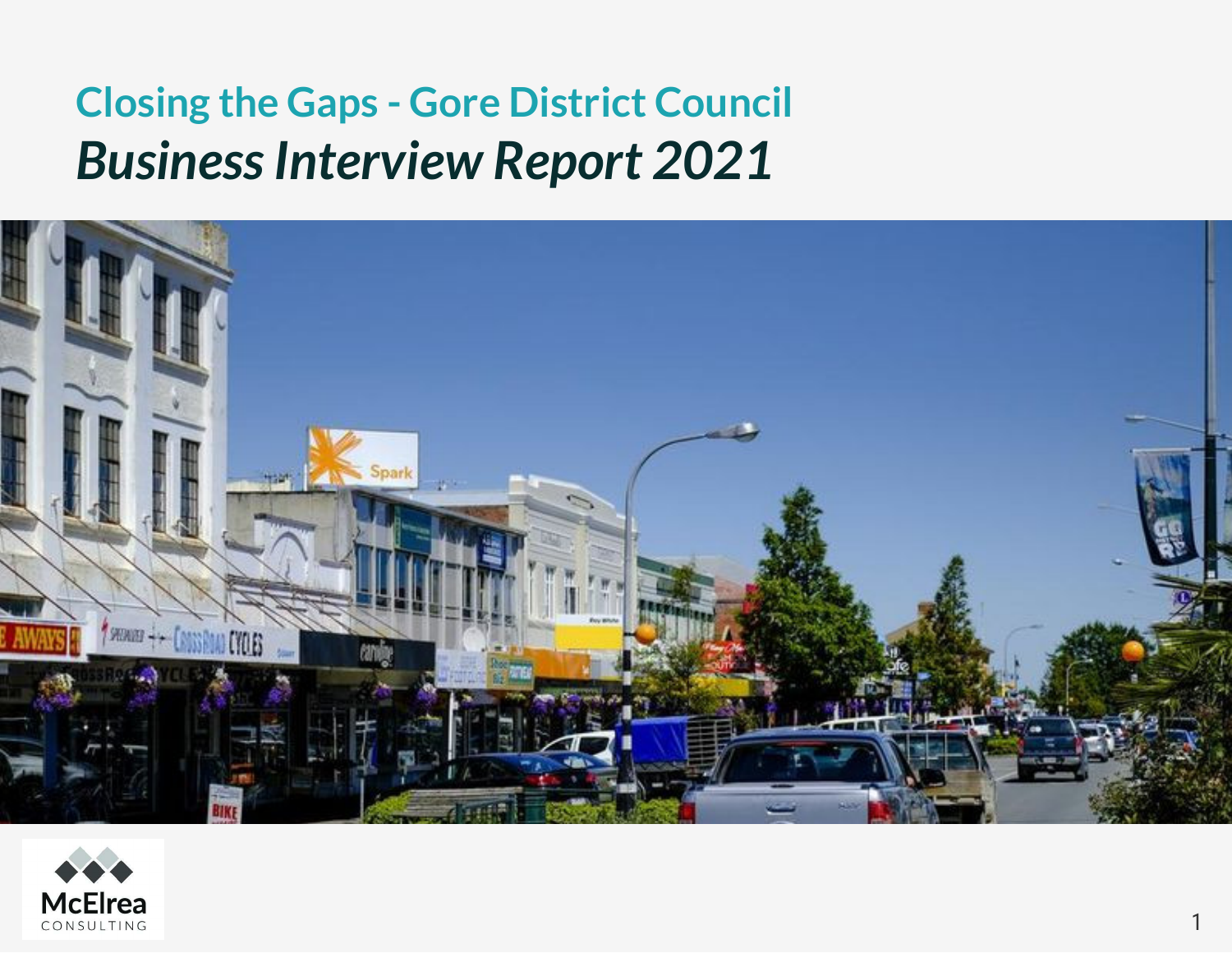# **Business Demographics**

The first section of results looks at the broad demographics of the Gore business community. This covers such things as size, longevity and forecast changes.

These results are summarised and presented here in this report.

The 96 businesses that were interviewed were selected randomly and form a significant proportion of Gore based businesses. Business owners/managers were asked to characterise their business. A total of 17 different business types were identified. These were:

## **Types of businesses interviewed**



### **Ownership of businesses**



**12** businesses interviewed<br>**12** are not locally owned

While the high percentage of locally owned businesses demonstrates the self sufficiency of the local business community, it is also worth considering that (as a rule) external businesses that have a branch structure are better capitalised than locally owned and operated ones. This means that the local economy may be under-capitalised and not in an ideal position to take advantages of opportunities when they occur.

The types of businesses not locally owned are in Retail trade, food services, manufacturing, healthcare, agriculture, media and other services.

### **Longevity of businesses**

**78%** of businesses surveyed indicated that

they have been in business for **over ten years** which suggests that there is a core of well established businesses in Gore. Interestingly, only 16% of businesses are relatively new being in existence for less than 5 years.

Only 5% of businesses have been in existance from between 6-10 years and one business did not specify how long they had been in business,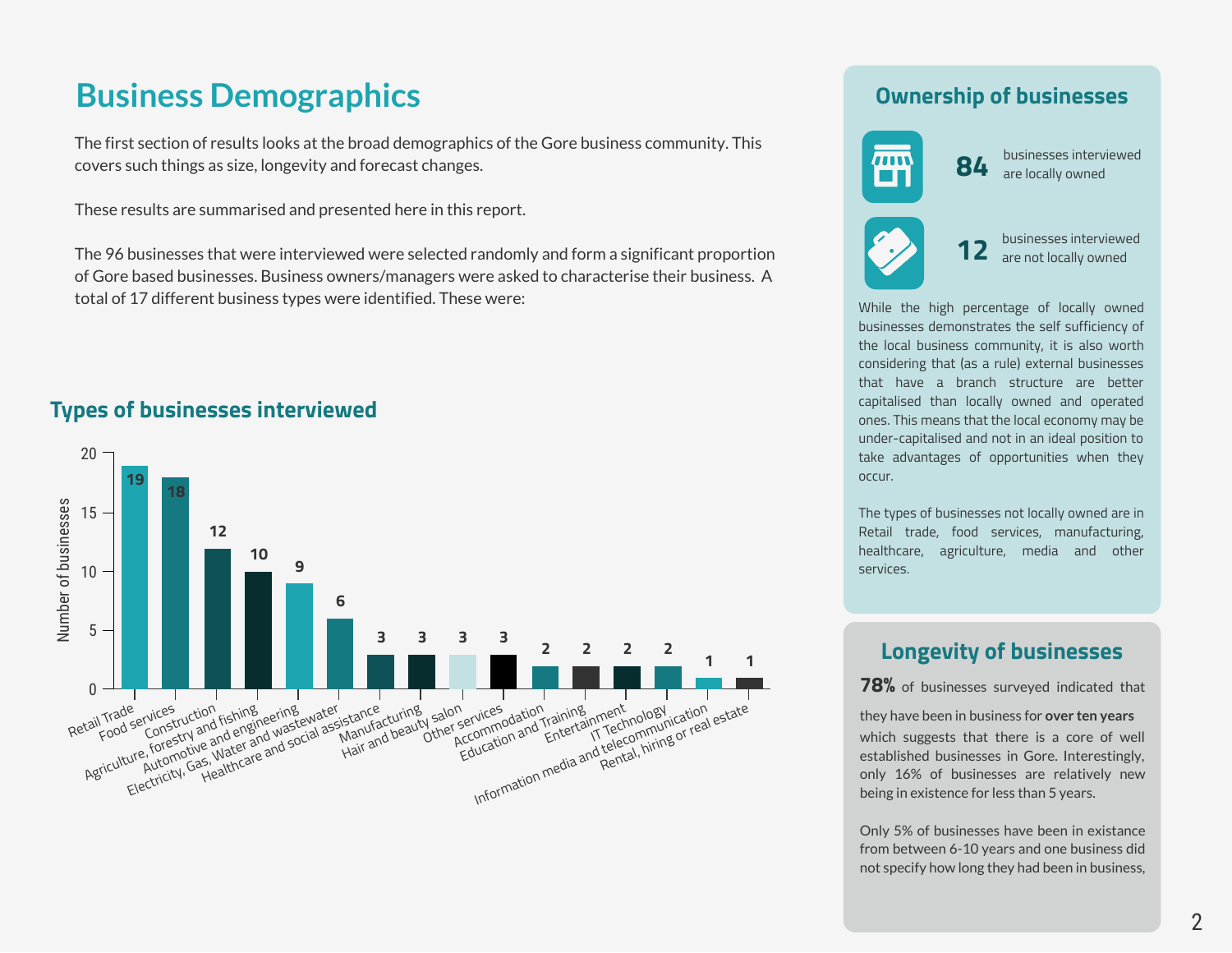# **Business Demographics**

Businesses were asked how many people they employed. The 96 business interviewed collectively employed 1690 employees. It was not specified exactly how many of these employees were full time, part time or casuals.

The below graph suggests that most businesses in Gore are small businesses with 80% of businesses surveyed employing between 1 and 20 staff members. This is typical of a town the size of Gore. Of interest, 32% of these businesses employ between 6-10 staff members.

of businesses interviewed<br> **5%** employ **almost half (45%)** of<br>
all employees specified. employ **almost half (45%)** of all employees specified.

> This is in line with the trend in New Zealand where 48% of employees work for large enterprises. (Stats NZ - 2018)

# **Number of employees**

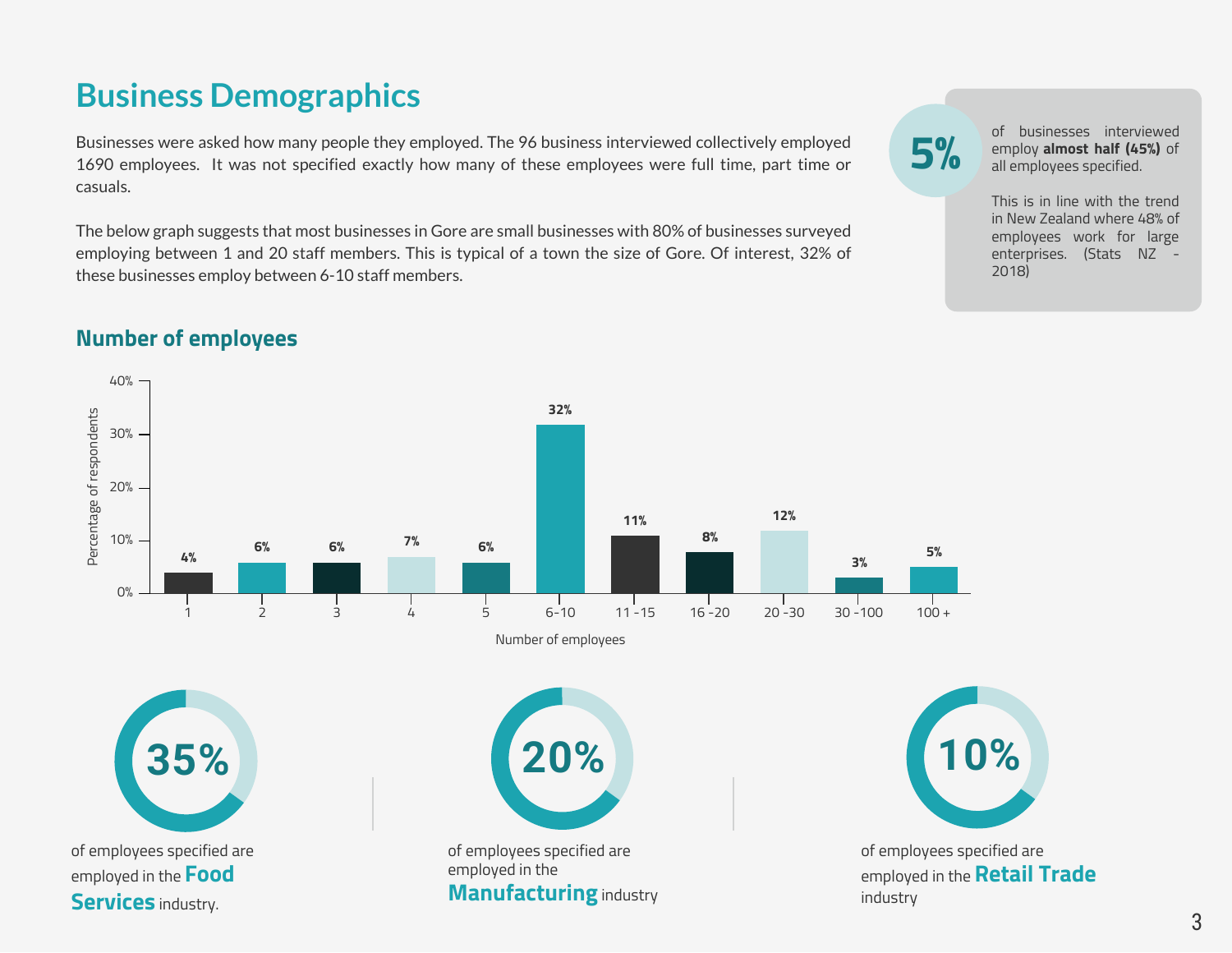# **Business Feedback**

In this section, business owners and managers were asked to comment on the business environment, including the factors that influence them when operating in the current environment.

## **Are you intending to employ additional staff over the coming months?**

Bakers / Apprentices Shop assistants Kitchen hands Chefs

Deli Assistants Administration Duty Managers Sandwich Artsists After school staff Cleaners Cafe workers



businesses interviewed intend to employ the following types of additional staff over the coming<br>months. Please note that in some cases, businesses indicated that they would be looking to employ for<br>multiple roles within th



#### **Agriculture & Forestry**

Machinary mechanics Casual farm staff Irrigation servicemen Farm regulatory advisor Mill workers Machine operators Office person Labourers **Trainees** 



#### **Construction Food services Automotive Retail Trade**

Labourers Qualified builders Apprentice builders **Carpenters** Plasterers / Gib stoppers Concrete placers **Drivers** Sales/Project Manager Qulified engineers Nightfill



Mechanics Panel beaters Tyre dealers **Glaziers** Labourers Refinish apprentice Qualified refinisher Parts production manager General labourer



Shop assistants Florists Gunsmiths Sales people Pharmacy technicians Service station attendents Automotive parts sales Vehicle sales person

#### **Electricity, Gas, Water & Wastewater**

Qualified and apprentice plumbers Qualified and apprentice electricians Milk machine technicians General Manager Qualified and apprentice engineers



teachers

workers

**Health & Education Manufacturing**

#### Qualified early childcare Qualified nurses, caregivers, support Boat manufacturing Manufaturing building supplies Meat processors



**IT Techonolgy**

Repairman Technological support



#### **Other services**

Hairdressers Sales and admin for radio Apprentice gym instructor Movie theatre supervisor Assistant sign maker

# **Barriers to employing staff**

27 businesses of the 96 that were interviewed indicated the following barriers to employing additional staff. (Please note that some businesses identified more than one barrier).

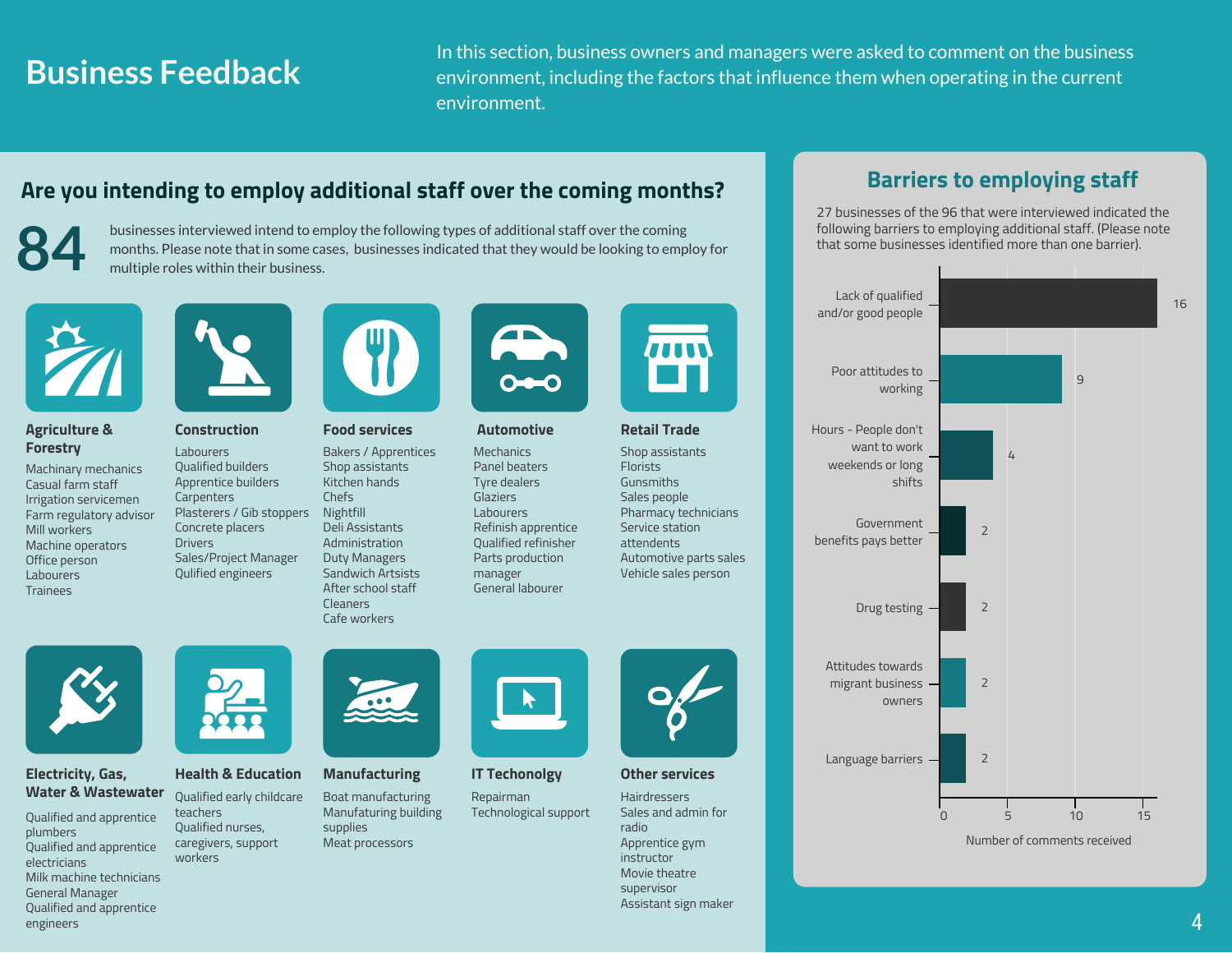

#### Businesses were asked what steps they have taken in response to Covid-19

#### 92 businesses interviewed responded to this question



#### **Other steps taken in response to Covid-19 indicated by less than 5% of businesses**

- Changing organisation rules or purpose to enable new activities (e.g. health and safety policies)
- Increasing service cost to users
- Increased services
- Closed during Level 4 and/or 3
- $\bullet$ Reduced staff wages and salaries
- **•** Fosused on maintaining staff
- $\bullet$ Seeking new funding sources
- Increased staff wages  $\bullet$
- $\bullet$ Re-employed staff since layoffs
- Restructured  $\bullet$



of businesses interviewed indicated that **they did not take any steps** in response to Covid-19. Reasons cited were that these businesses were essential services and that it was 'business as usual' for them.

**26%**

of businesses interviewed indicated that **they increased staff numbers** in response to Covid-19. This was due to increased demand and new roles being established.



of businesses interviewed indicated that **they reduced staff numbers** in response to Covid-19. This was due to decreased **14%** demand.



of businesses interviewed indicated that **they increased staff support** in response to Covid-19. This included providing flexible hours and emotional support.

5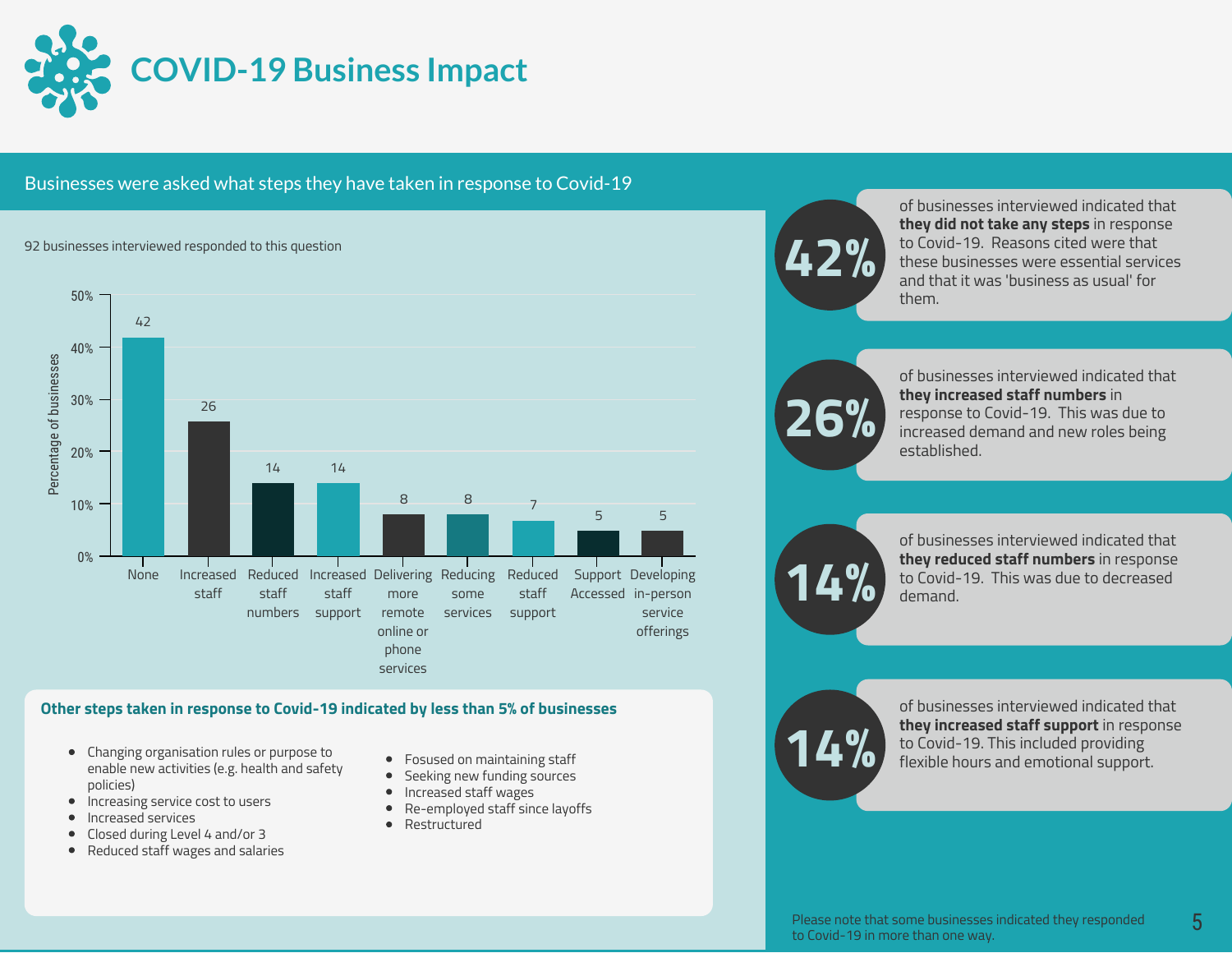

## **Support accessed in response to Covid-19**

95 businesses interviewed responded to this question

89% of businesses interviewed accessed the Government Covid-19 wage subsidy scheme

Access to Government Covid-19 small business cash flow loan based on number of employees



To be eligible for the loan, businesses or organisations must have 50 or fewer fulltime-equivalent employees.

52% of businesses who accessed the Government Covid-19 small business cash flow loan scheme employ between 6-10 staff. This is reflective of the high number of businesses interviewed who indicated they employ between 6-10 staff.

It is interesting to note that the 15% of eligible businesses who employ between 20 and 50 staff did not apply for this loan.

of businesses interviewed did not<br>access any support in response to<br>Covid-19 access any support in response to Covid-19

26% of businesses interviewed accessed the Government Covid-19 small business

cash flow loan scheme

Please note that some businesses indicated they responded to Covid-19 in more than one way.

6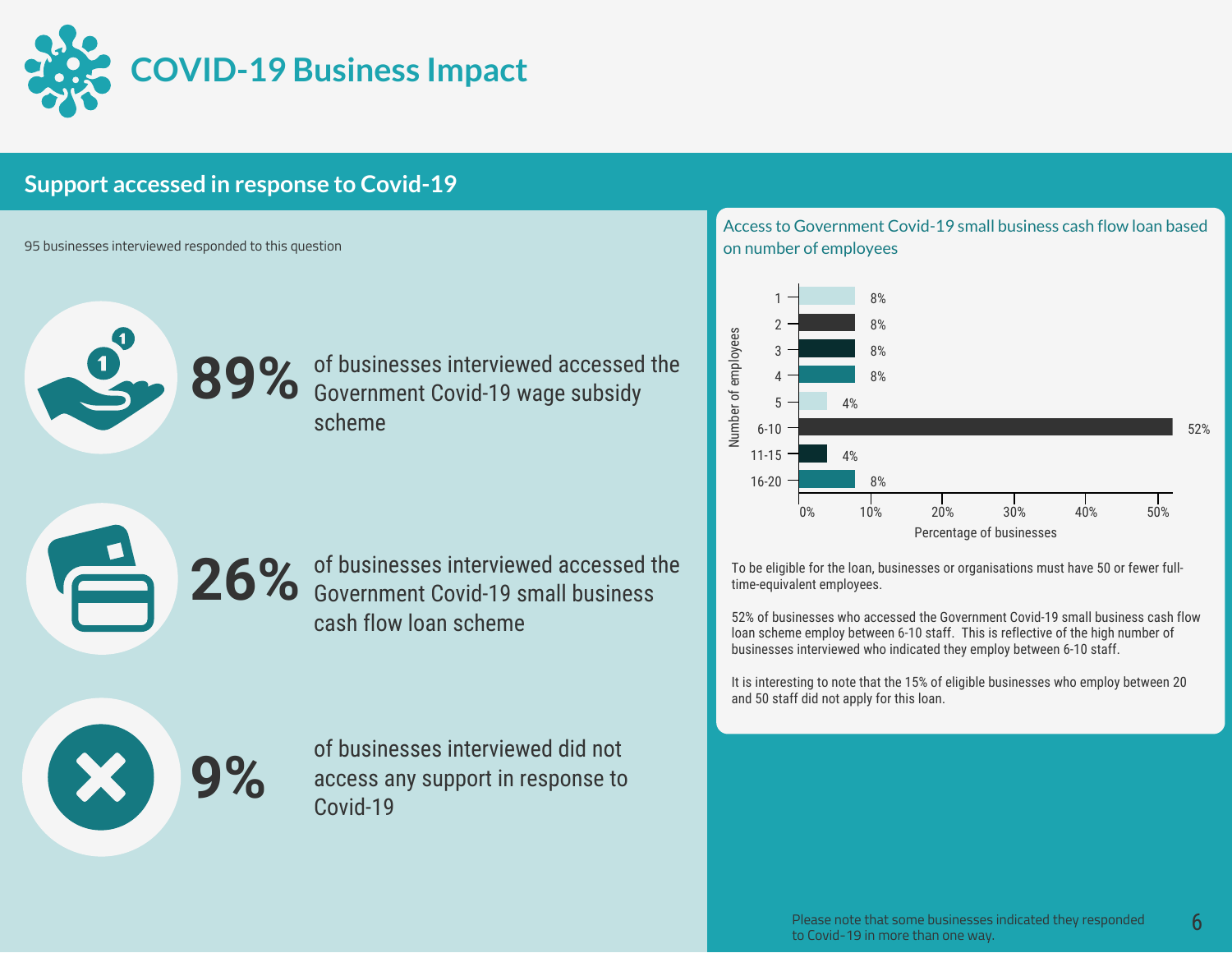# **Challenges businesses are facing over the next 6-12 months**



# **Challenges businesses are facing over the next 6-12 months - TOP FIVE**

### **Lack of skilled employees**

**57%** of businesses interviewed cited lack of skilled employees as the main challenge they are facing over the next 6-12 months. This also came up as the main barrier to finding staff.



#### **Another Covid-19 lockdown**

**39%** of businesses interviewed indicated that another Covid-19 lockdown is a challenge they could be facing.

### **Limited product range**

**28%** of businesses interviewed indicated that limited product range is a mjor challenge they are facing. THis is due to intenational borders being closed and increased demand for stock.



#### **Government attitudes and practices**

**25%** of businesses interviewed indicated that government attitudes and practices will be a challenge within the next year or so. Some examples given were compliance with Residency Tenancy Act, Healthy Homes Act, health and safety requirements and implementation of environmental laws.



#### **Loss of staff**

**21%** of businesses interviewed cited loss of staff as a major challenge facing them over the next 6-12 months. Reasons cited were that a number of people were due to retire.

# **Other challenges businesses have mentioned that they are facing over next 6-12 months**

#### Ensuring sufficient revenue  $(5)$  $(5)$ (\$) 19% to maintain viability Meeting the needs of the R 18% people you support Developing or changing 17% new service offerings Ensuring staff were well 11% supported Meeting the levels of work 10% required Being able to pay our staff 8% Not enough customers 8% Finding and keeping staff 6% Uncertainty of customer  $4%$ loyalty 0% 5% 10% 15% 20%

Percentage of businesses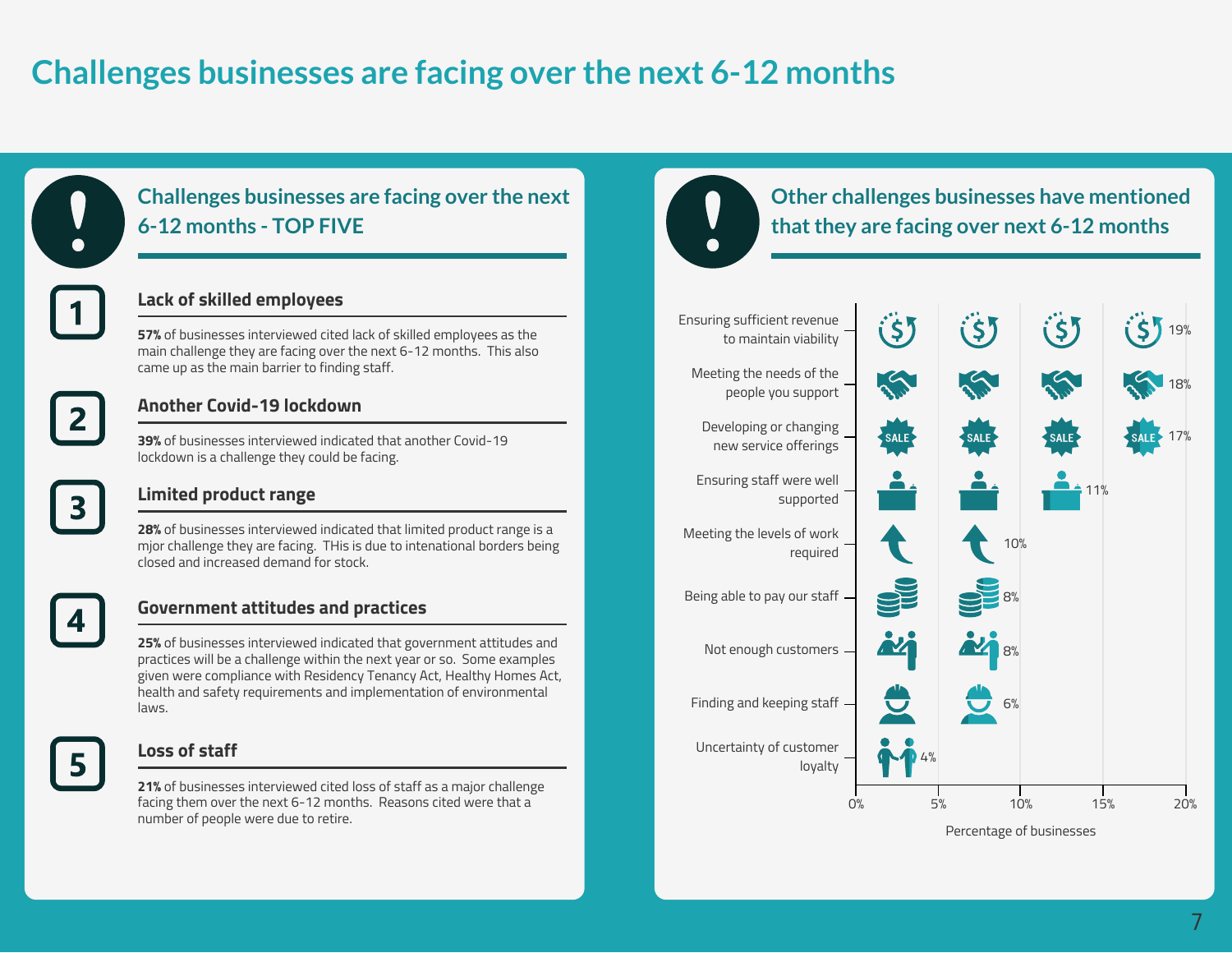# **Opportunities that have arisen for businesses over the last 6 months**



### **Opportunities that have arisen for businesses over the last 6 months - TOP FIVE MENTIONED**

### **New Service Offerings**

**47%** of businesses interviewed indicated that opportunities to develop new service offerings has arisen over the last 6 months. This includes ideas such as increasing online presence, expanding current operations and/or changing the kinds of services offered.



#### **Stronger sense of community or common values**

**31%** of businesses interviewed indicated that they feel there is a stronger sense of community or common values within Gore.



### **Improving our profile**

**25%** of businesses interviewed indicated that they feel the profile of their business has improved over the last six months. This could be due to the fact that there is more awareness around sourcing services and buying locally. It was also mentioned that this could be due to people not spending money on overseas trips and are looking at spending money at home.



#### **Ability to move quickly**

**24%** of businesses interviewed indicated that they now have the ability to move quickly and adapt in a crisis.

### **Working closer with other businesses and organisations for the common good**

**22%** of businesses interviewed indicated that they are now working closer with and supporting other businesses in the area for the common good.

## **Further mentioned opportunities that have arisen over the last 6 months for businesses**



Percentage of businesses

8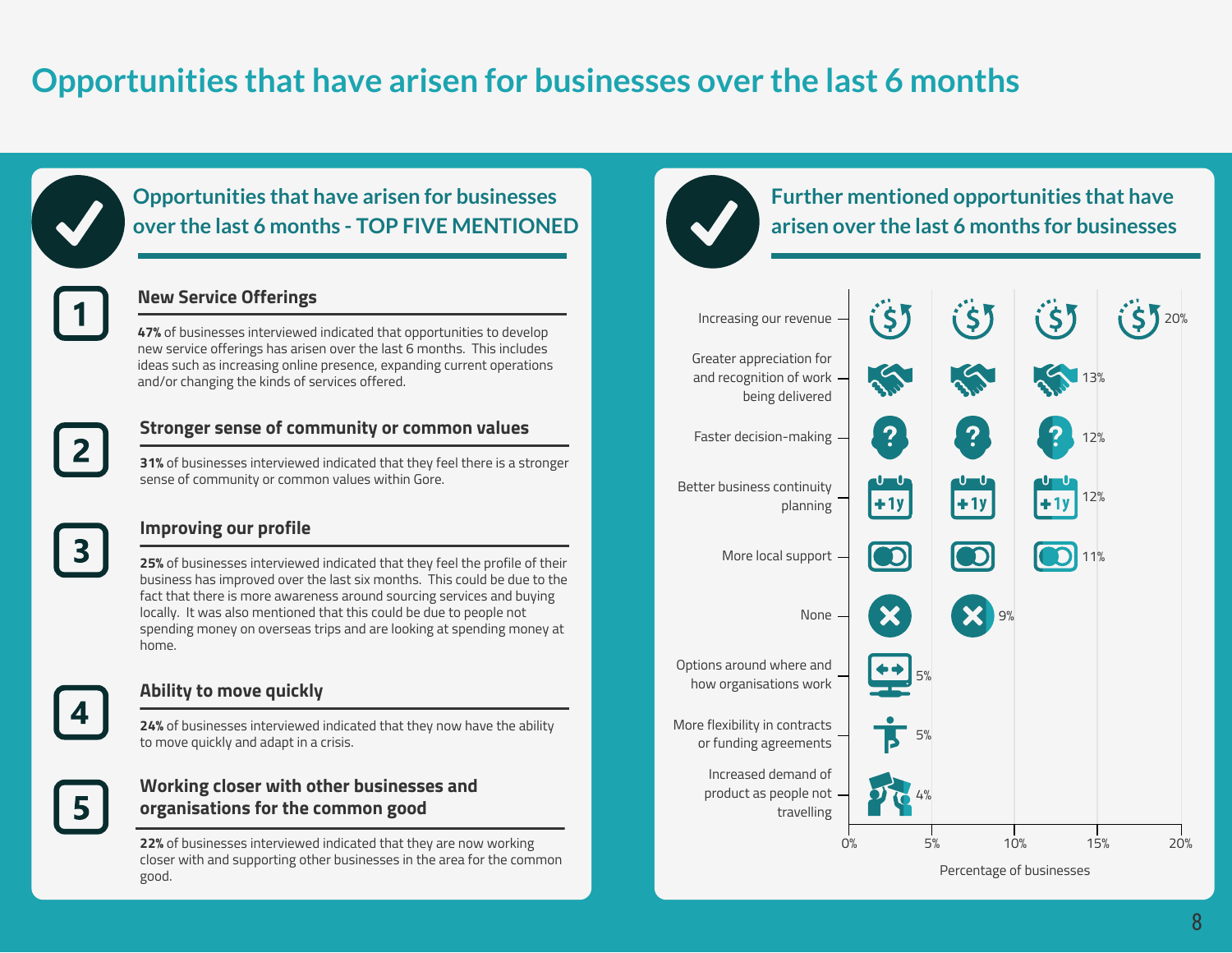# **Key priorities and concerns for businesses**



**Businesses were asked what their key priorities and concerns are going forward.**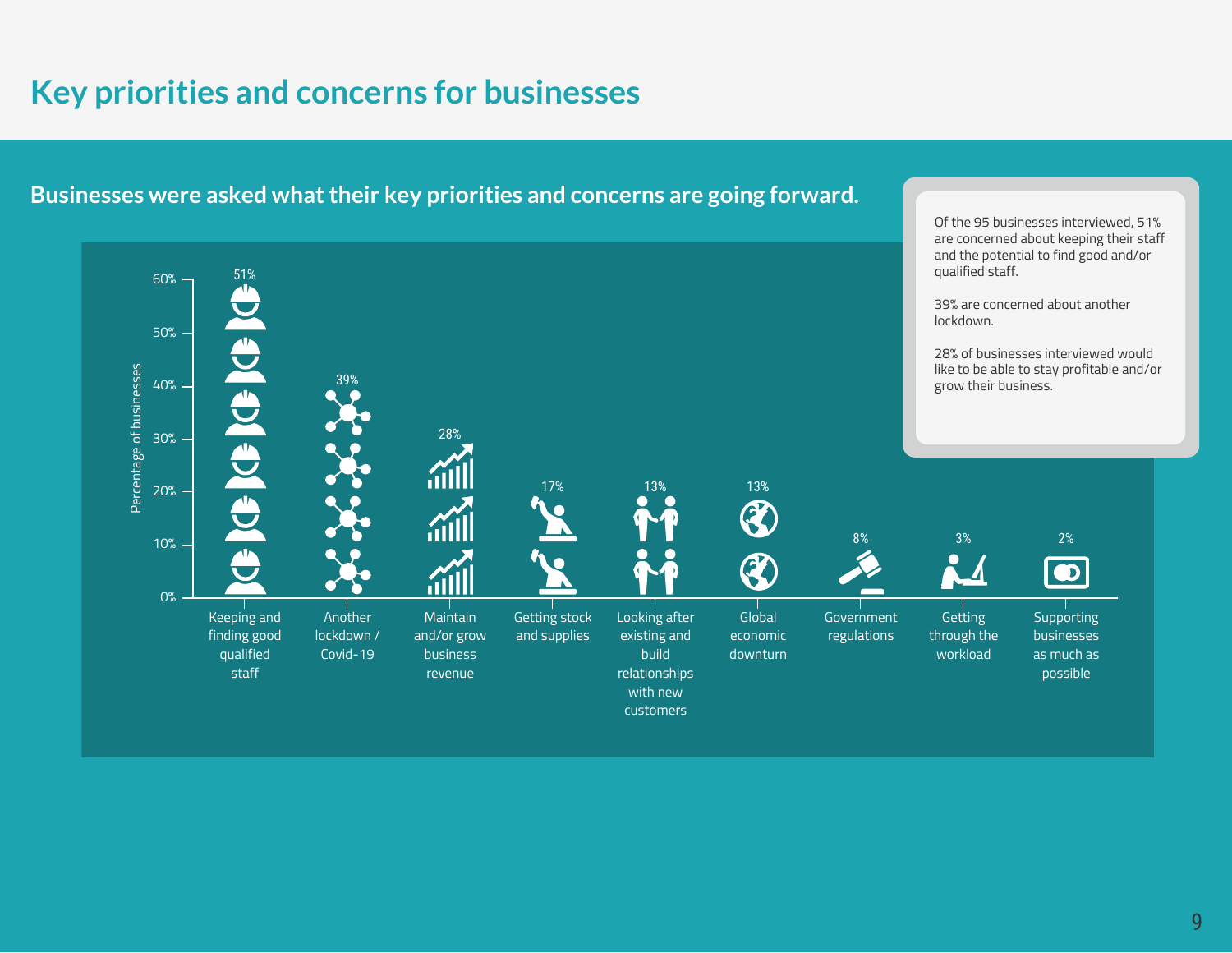# **Measure of optimism for businesses in the next 6 months**

**Rate on a six point scale how pessimistic or optimistic you are in your organisation meeting local community needs in six months time**



Those who were not as confident that their business would meet local community needs in six months time indicated the following reasons.

#### Dictated by stock coming into the country

Mental health concerns for farmers

### Staffing

Streets Alive **Uncertainty** 

Always thinking about how we can improve



they will be able to meet local community needs in six months time. Reasons why businesses are confident are cited below.

Good at what we do Happy with demand/Business as usual Are adaptable & proactive

Have good staff

Well supported by community

10

Keen to support community Have a positive attitude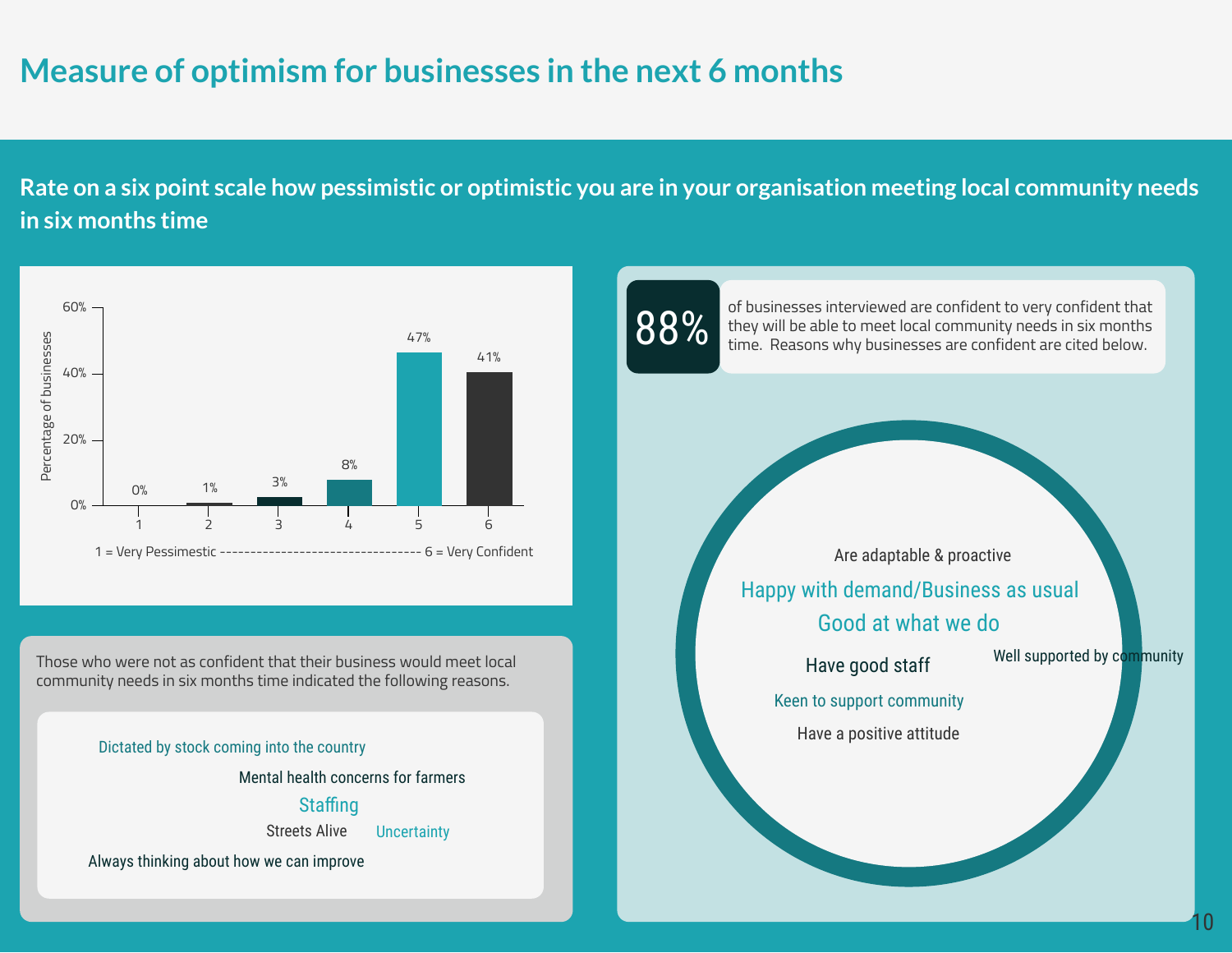# **Most needed areas of support for businesses**

## **Businesses were asked what their most needed areas of support are. 95 businesses cited the following:**



Marketing and communication (new ways to bring in customers) and digital technology (creating online presence) were the two most mentioned areas of support needed for businesses in Gore.

30% of businesses indicated that they do not need any further support, some citing that they are happy as is or that head office deals with support needed.

HR support and advice (including finding good / qualified staff) was the next most needed area of support businesses cited.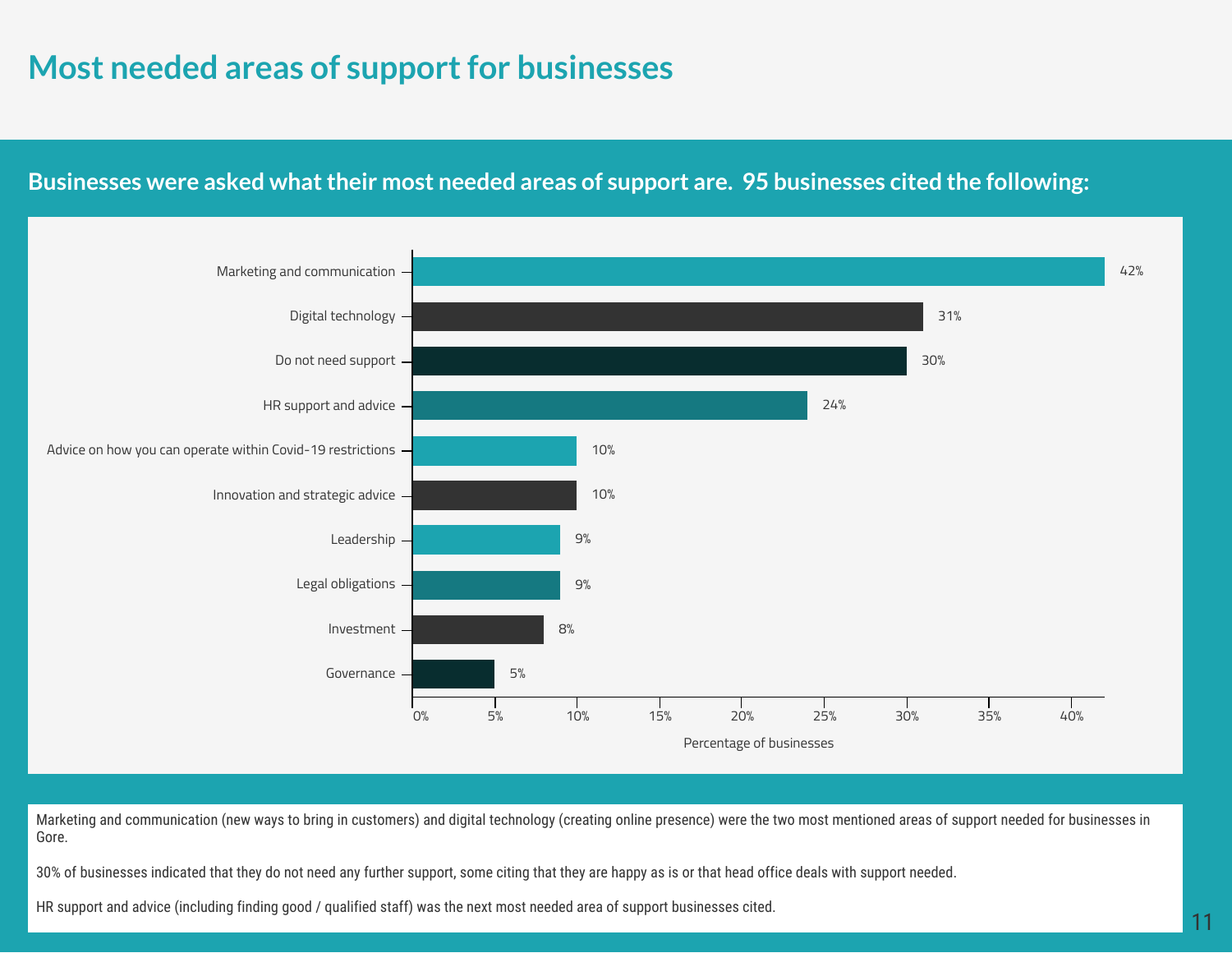# **What changes are needed to strengthen the business community in Gore?**

**Businesses cited the following changes needed to strengthen the business community in the future**



Better collaboration between businesses.



Sector-wide leadership to provide voice and influence



Ease of access to compliance and/or regulatory information



Access to information and data in one place



Strengthening governance knowledge and skills in the sector



Strengthening financial and Reinvigorate 'Go Retail' management knowledge and skills in the secto





'More promotion of Gore